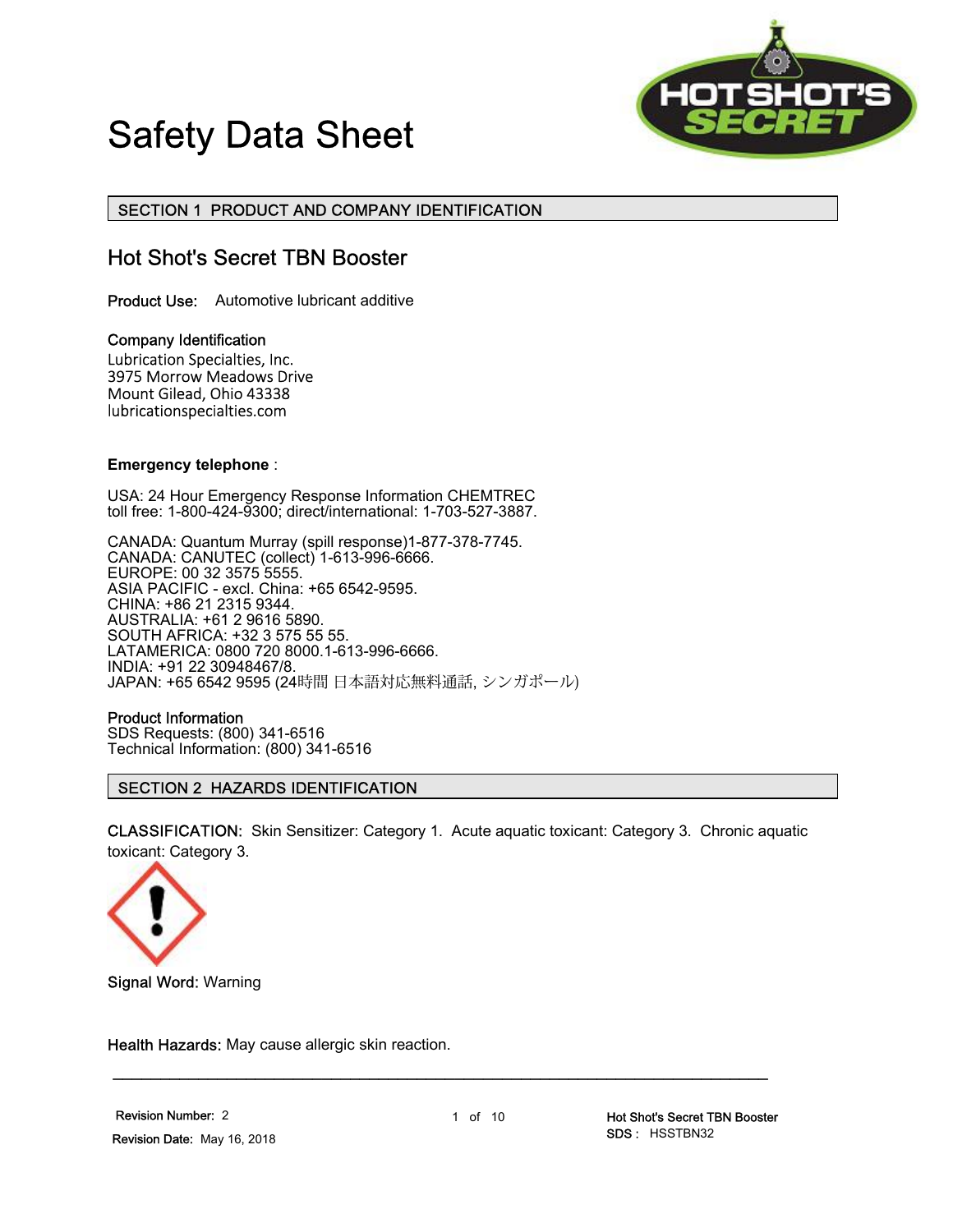Environmental Hazards: Harmful to aquatic life with long lasting effects.

### PRECAUTIONARY STATEMENTS:

Prevention: Avoid breathing dust/fume/gas/mist/vapours/spray. Wear protective gloves/protective clothing/eye protection/face protection. Contaminated work clothing must not be allowed out of the workplace. Avoid release to the environment.

Response: IF ON SKIN: Wash with plenty of soap and water. Wash contaminated clothing before reuse. If skin irritation or rash occurs: Get medical advice/attention. Specific treatment (see Notes to Physician on this label).

 Disposal: Dispose of contents/container in accordance with applicable local/regional/national/international regulations.

### HAZARDS NOT OTHERWISE CLASSIFIED: Not Applicable

### SECTION 3 COMPOSITION/ INFORMATION ON INGREDIENTS

| <b>COMPONENTS</b>                             | <b>CAS NUMBER</b>   | <b>AMOUNT</b> |
|-----------------------------------------------|---------------------|---------------|
| <b>Trade Secret and Proprietary Materials</b> | <b>Trade Secret</b> | 34-52%        |
| Highly Refined Mineral Oil (C15-C-50)         | Mixture             | 32-37%        |
| Trimethylolpropane Tripelargonate             | 126-57-8            | 9-10%         |
| Zinc dialkyl dithiophosphate                  | 68649-42-3          | $.5 - 3%$     |
| Branched alkylphenol and Calcium branched     | 74499-35-7          |               |
| alkylphenol                                   | 132752-19-3         | $1 - 1%$      |
| Borated polyalkylamido polyol                 | <b>Trade Secret</b> | $< 1\%$       |

 Note that the chemical identity of some or all of the above components is considered confidential business information and is being withheld as permitted by 29 CFR 1910.1200 and various State Right-To-Know Laws.

#### SECTION 4 FIRST AID MEASURES

#### Description of first aid measures

Eye: No specific first aid measures are required. As a precaution, remove contact lenses, if worn, and flush eyes with water. If heated material should splash into eyes, flush eyes immediately with fresh water for 15 minutes while holding the eyelids open. Remove contact lenses, if worn. Get immediate medical attention.

 Skin: Wash skin with water immediately and remove contaminated clothing and shoes. Get medical attention if any symptoms develop. To remove the material from skin, apply a waterless hand cleaner, mineral oil, or petroleum jelly. Then wash with soap and water. Discard contaminated clothing and shoes or thoroughly clean before reuse. If the hot material gets on skin, quickly cool in water. See a doctor for extensive burns. Do not try to peel the solidified material from the skin, or use solvents or thinners to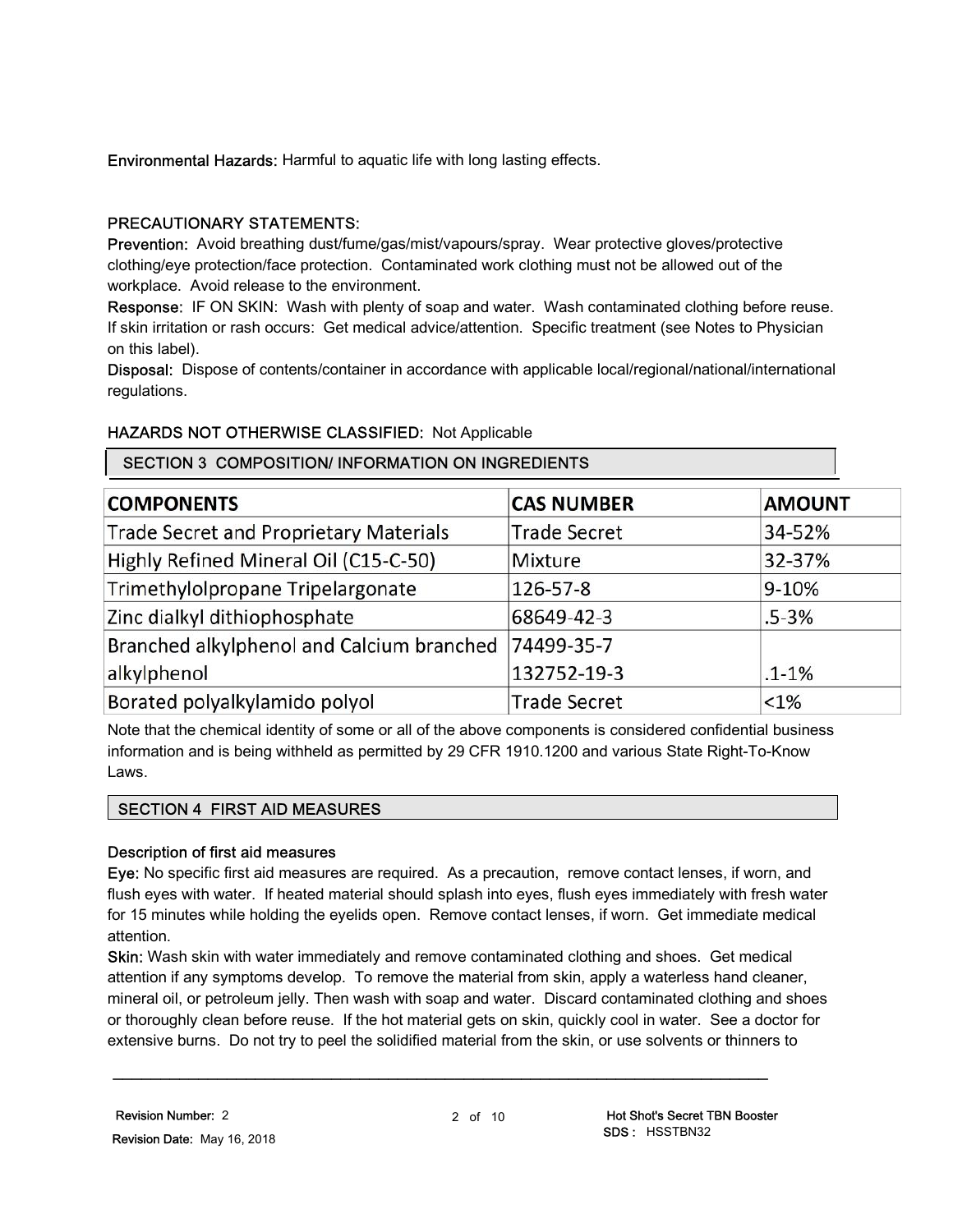dissolve it. The use of vegetable oil or mineral oil is recommended for re skin.



Ingestion: No specific first aid measures are required. Do not induce vo medical advice.

Inhalation: No specific first aid measures are required. If exposed to excessive levels of material in the air, move the exposed person to fresh air. Get medical attention if coughing or respiratory discomfort occurs.

# Most important symptoms and effects, both acute and delayed IMMEDIATE HEALTH EFFECTS

 Eye: Not expected to cause prolonged or significant eye irritation. If this material is heated, thermal burns may result from eye contact.

**Skin:** Contact with the skin may cause an allergic skin reaction. Repeated contact with the skin may cause irritation. Symptoms may include pain, itching, discoloration, swelling, and blistering. If this material is heated, thermal burns may result from skin contact.

Ingestion: Not expected to be harmful if swallowed.

 Inhalation: Not expected to be harmful if inhaled. Contains a petroleum-based mineral oil. May cause respiratory irritation or other pulmonary effects following prolonged or repeated inhalation of oil mist at airborne levels above the recommended mineral oil mist exposure limit. Symptoms of respiratory irritation may include coughing and difficulty breathing.

# DELAYED OR OTHER HEALTH EFFECTS: Not classified

### Indication of any immediate medical attention and special treatment needed Not Applicable

### SECTION 5 FIRE FIGHTING MEASURES

 EXTINGUISHING MEDIA: Use water fog, foam, dry chemical or carbon dioxide (CO2) to extinguish flames.

### PROTECTION OF FIRE FIGHTERS:

Fire Fighting Instructions: This material will burn although it is not easily ignited. For fires involving this material, do not enter any enclosed or confined fire space without proper protective equipment, including self-contained breathing apparatus.

 Combustion Products: Highly dependent on combustion conditions. A complex mixture of airborne solids, liquids, and gases including carbon monoxide, carbon dioxide, and unidentified organic compounds will be evolved when this material undergoes combustion. Combustion may form oxides of: Molybdenum, Boron, Phosphorus, Zinc, Nitrogen, Magnesium, Sulfur, Calcium.

### SECTION 6 ACCIDENTAL RELEASE MEASURES

Protective Measures: Eliminate all sources of ignition in vicinity of spilled material.

Spill Management: Stop the source of the release if you can do it without risk. Contain release to prevent further contamination of soil, surface water or groundwater. Clean up spill as soon as possible, observing precautions in Exposure Controls/Personal Protection. Use appropriate techniques such as applying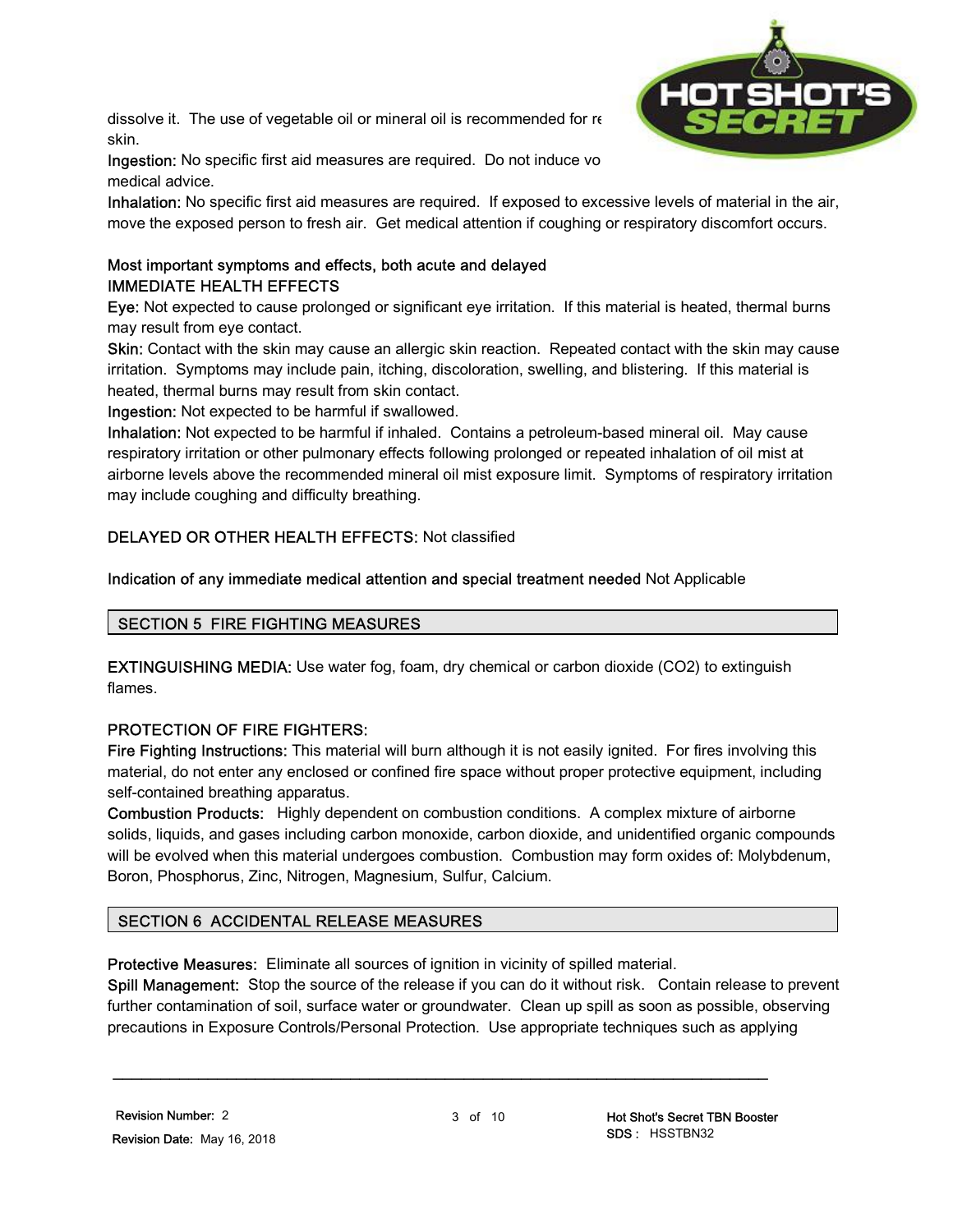non-combustible absorbent materials or pumping. Where feasible and appropriate, remove contaminated soil. Place contaminated materials in disposable containers and dispose of in a manner consistent with applicable regulations. If heated material is spilled, allow it to cool before proceeding with disposal methods.

Reporting: Report spills to local authorities and/or the U.S. Coast Guard's National Response Center at (800) 424-8802 as appropriate or required.

### SECTION 7 HANDLING AND STORAGE

General Handling Information: The recommended reheating medium is hot water or regulated low pressure steam. Care must be taken not to exceed the temperatures stated above when reheating this material in order to avoid decomposition that releases hazardous fumes. Avoid contaminating soil or releasing this material into sewage and drainage systems and bodies of water.

Precautionary Measures: If adequate engineering controls are used, short term activities such as loading, unloading and in-line blending may occur at temperatures ranging from 80-85°C (176-185°F). During shipment by railcar or tank truck, loading temperatures as high as 80-85°C (176-185°F) may be used and are expected to drop to 66°C (150°F) or lower within 7 days. Storage temperatures for up to 2 weeks should not exceed 66°C (150°F). The recommended long-term (2 weeks or more) storage temperature is ambient to 45°C (113°F) maximum. Do not get in eyes, on skin, or on clothing. Avoid contact of heated material with eyes, skin, and clothing. Wash thoroughly after handling.

**Static Hazard:** Electrostatic charge may accumulate and create a hazardous condition when handling this material. To minimize this hazard, bonding and grounding may be necessary but may not, by themselves, be sufficient. Review all operations which have the potential of generating and accumulating an electrostatic charge and/or a flammable atmosphere (including tank and container filling, splash filling, tank cleaning, sampling, gauging, switch loading, filtering, mixing, agitation, and vacuum truck operations) and use appropriate mitigating procedures.

**Container Warnings:** Container is not designed to contain pressure. Do not use pressure to empty container or it may rupture with explosive force. Empty containers retain product residue (solid, liquid, and/or vapor) and can be dangerous. Do not pressurize, cut, weld, braze, solder, drill, grind, or expose such containers to heat, flame, sparks, static electricity, or other sources of ignition. They may explode and cause injury or death. Empty containers should be completely drained, properly closed, and promptly returned to a drum reconditioner or disposed of properly.

### SECTION 8 EXPOSURE CONTROLS/PERSONAL PROTECTION

#### GENERAL CONSIDERATIONS:

 Consider the potential hazards of this material (see Section 2), applicable exposure limits, job activities, and other substances in the work place when designing engineering controls and selecting personal protective equipment. If engineering controls or work practices are not adequate to prevent exposure to harmful levels of this material, the personal protective equipment listed below is recommended. The user should read and understand all instructions and limitations supplied with the equipment since protection is usually provided for a limited time or under certain circumstances.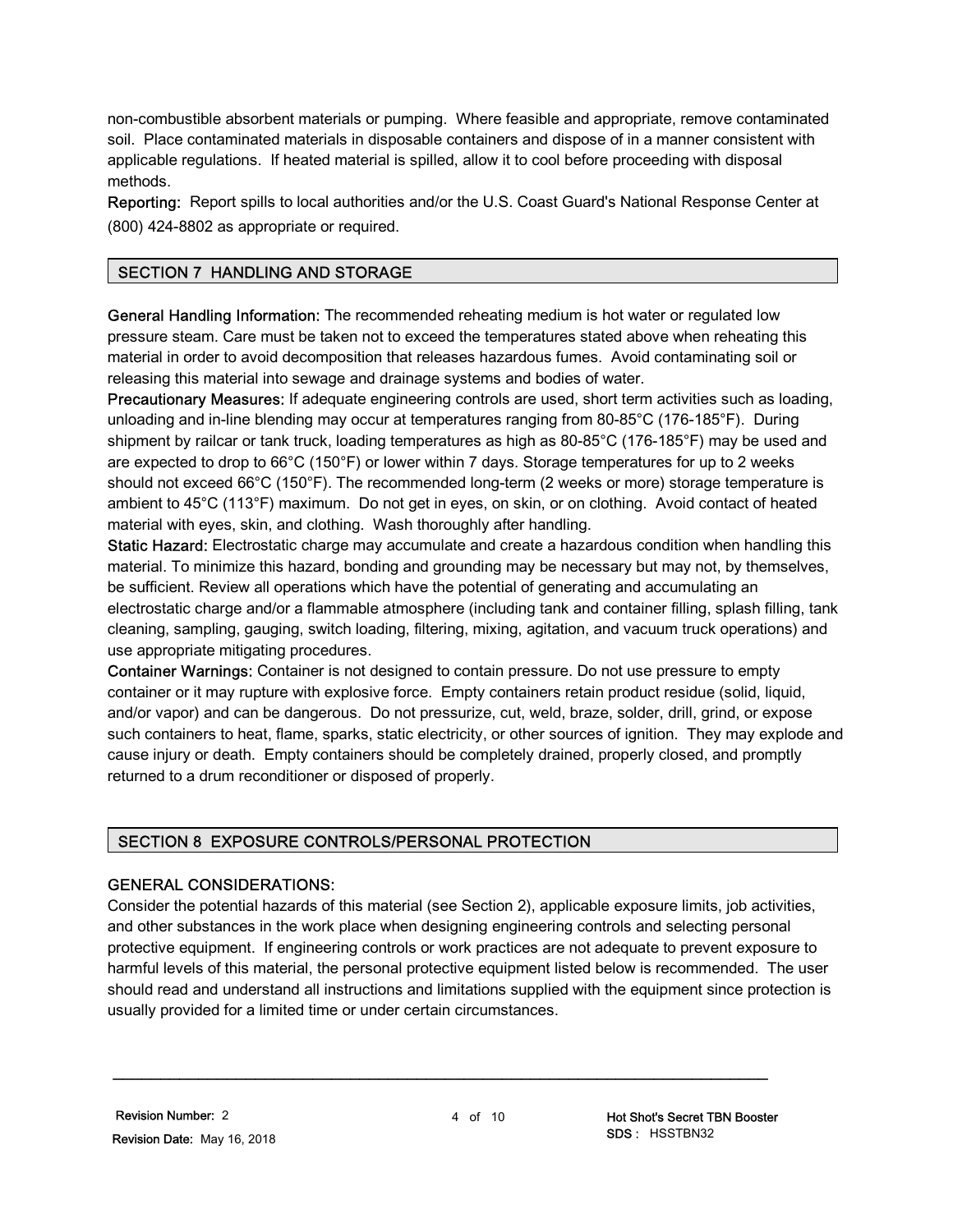### ENGINEERING CONTROLS:

Use in a well-ventilated area.

#### PERSONAL PROTECTIVE EQUIPMENT

Eye/Face Protection: No special eye protection is normally required. Where splashing is possible, wear safety glasses with side shields as a good safety practice. If this material is heated, wear chemical goggles or safety glasses or a face shield.

Skin Protection: Wear protective clothing to prevent skin contact. Selection of protective clothing may include gloves, apron, boots, and complete facial protection depending on operations conducted. Suggested materials for protective gloves include: Nitrile Rubber, Silver Shield, Viton. If this material is heated, wear insulated clothing to prevent skin contact if engineering controls or work practices are not adequate to prevent skin contact.

Respiratory Protection: No respiratory protection is normally required.

 If user operations generate an oil mist, determine if airborne concentrations are below the occupational exposure limit for mineral oil mist. If not, wear an approved respirator that provides adequate protection from the measured concentrations of this material. For air-purifying respirators use a particulate cartridge. Use a positive pressure air-supplying respirator in circumstances where air-purifying respirators may not provide adequate protection.

#### Occupational Exposure Limits:

| Component                         | <b>Agency</b>  | <b>TWA</b>                | <b>STEL</b> | <b>Ceiling</b> | <b>Notation</b> |
|-----------------------------------|----------------|---------------------------|-------------|----------------|-----------------|
|                                   |                |                           |             |                |                 |
| Highly refined mineral oil (C15 - | ACGIH          | 5 mg/m $3$                | 10 mg/m3 -- |                |                 |
| C50)                              |                |                           |             |                |                 |
| Highly refined mineral oil (C15 - | OSHA Z-1       | $5 \text{ mg}/\text{m}$ 3 | --          |                |                 |
| C50)                              |                |                           |             |                |                 |
| <b>Propretary Materials</b>       | Not Applicable | --                        |             |                |                 |
| Zinc alkyl dithiophosphate        | Not Applicable | --                        | --          |                |                 |
| Branched alkylphenol and Calcium  | Not Applicable |                           | --          |                |                 |
| branched alkylphenol              |                |                           |             |                |                 |
| Borated polyalkylamido polyol     | Not Applicable | --                        | --          |                |                 |
| Trimethylolpropane Tripelargonate | Not Applicable | --                        | --          |                |                 |

Consult local authorities for appropriate values.

### SECTION 9 PHYSICAL AND CHEMICAL PROPERTIES

#### Attention: the data below are typical values and do not constitute a specification.

Color: Brown Physical State: Viscous liquid Odor: Petroleum odor Odor Threshold: No data available pH: Not Applicable **Vapor Pressure:** No data available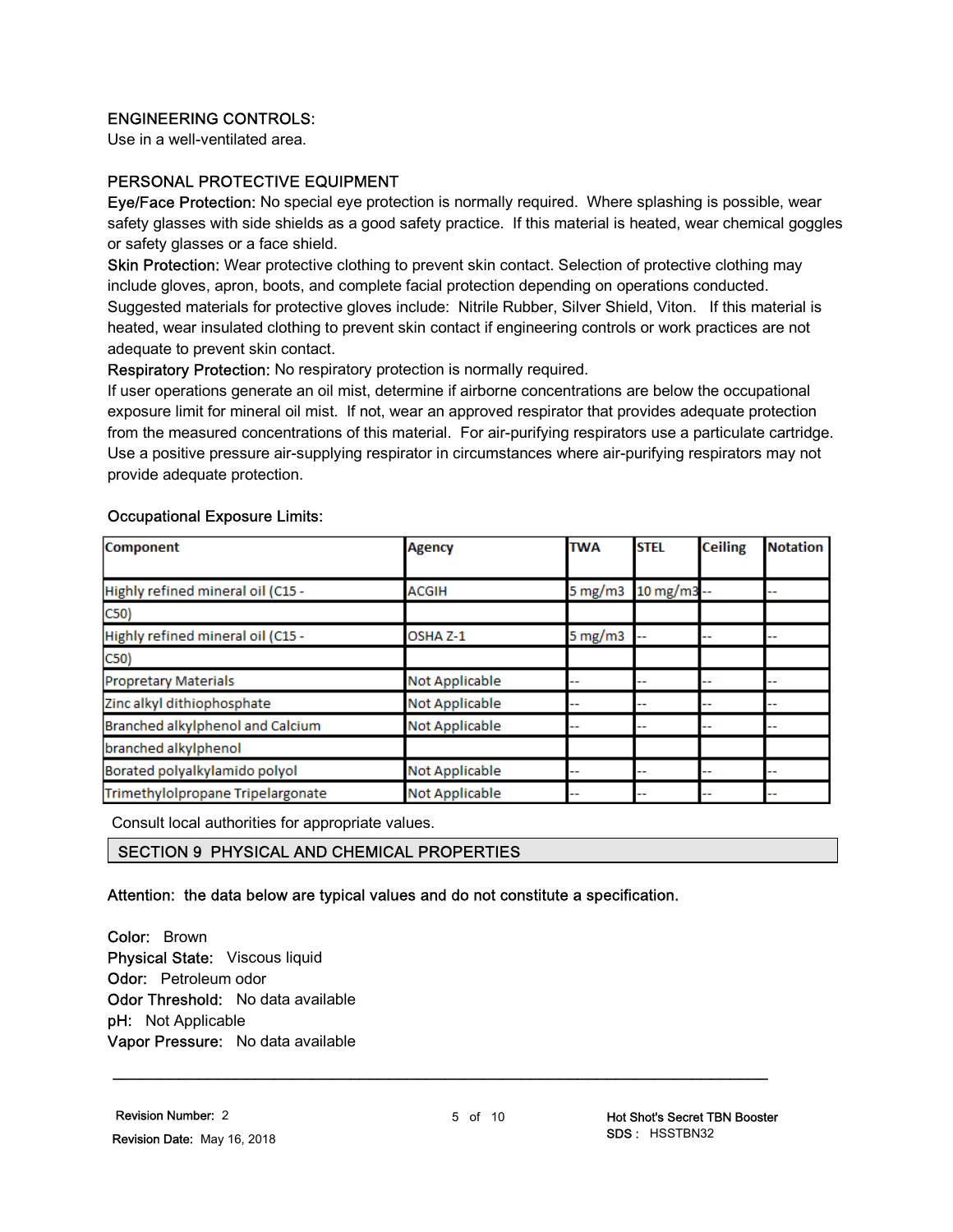Vapor Density (Air  $= 1$ ): No data available Initial Boiling Point: No data available Solubility: Insoluble in water. Freezing Point: No data available Melting Point: No data available **Density:** 0.988 kg/l @ 15°C (59°F) Viscosity:  $61 \text{ cSt}$  @ 100°C (212°F) Coefficient of Therm. Expansion / °F: 0.000350 °F Evaporation Rate: No data available Decomposition temperature: No data available Octanol/Water Partition Coefficient: No data available

#### FLAMMABLE PROPERTIES:

Flammability (solid, gas): No Data Available

Flashpoint: No data available

Autoignition: No data available

Flammability (Explosive) Limits (% by volume in air): Lower: No data available Upper: No data available

### SECTION 10 STABILITY AND REACTIVITY

**Reactivity:** May react with strong acids or strong oxidizing agents, such as chlorates, nitrates, peroxides, etc.

Chemical Stability: This material is considered stable under normal ambient and anticipated storage and handling conditions of temperature and pressure.

 Conditions to Avoid: Do not exceed handling and storage temperatures listed in MSDS Section 7 (Handling and Storage).

Incompatibility With Other Materials: Not applicable

Hazardous Decomposition Products: Alkyl Mercaptans (See Section 7), Hydrogen Sulfide (See Section 7)

Hazardous Polymerization: Hazardous polymerization will not occur.

#### SECTION 11 TOXICOLOGICAL INFORMATION

Information on toxicological effects

Serious Eye Damage/Irritation: The eye irritation hazard is based on an evaluation of the data for similar products. These data show that a specific component present in this product antagonizes (or decreases the severity of) the eye irritation of the ZnDTP.

Skin Corrosion/Irritation: The skin irritation hazard is based on evaluation of data for product components.

Skin Sensitization: The skin sensitization hazard is based on evaluation of data for product components. This material is not expected to cause allergic skin reactions when formulated in a finished oil at the prescribed treatment rate of: 19.3 wt. %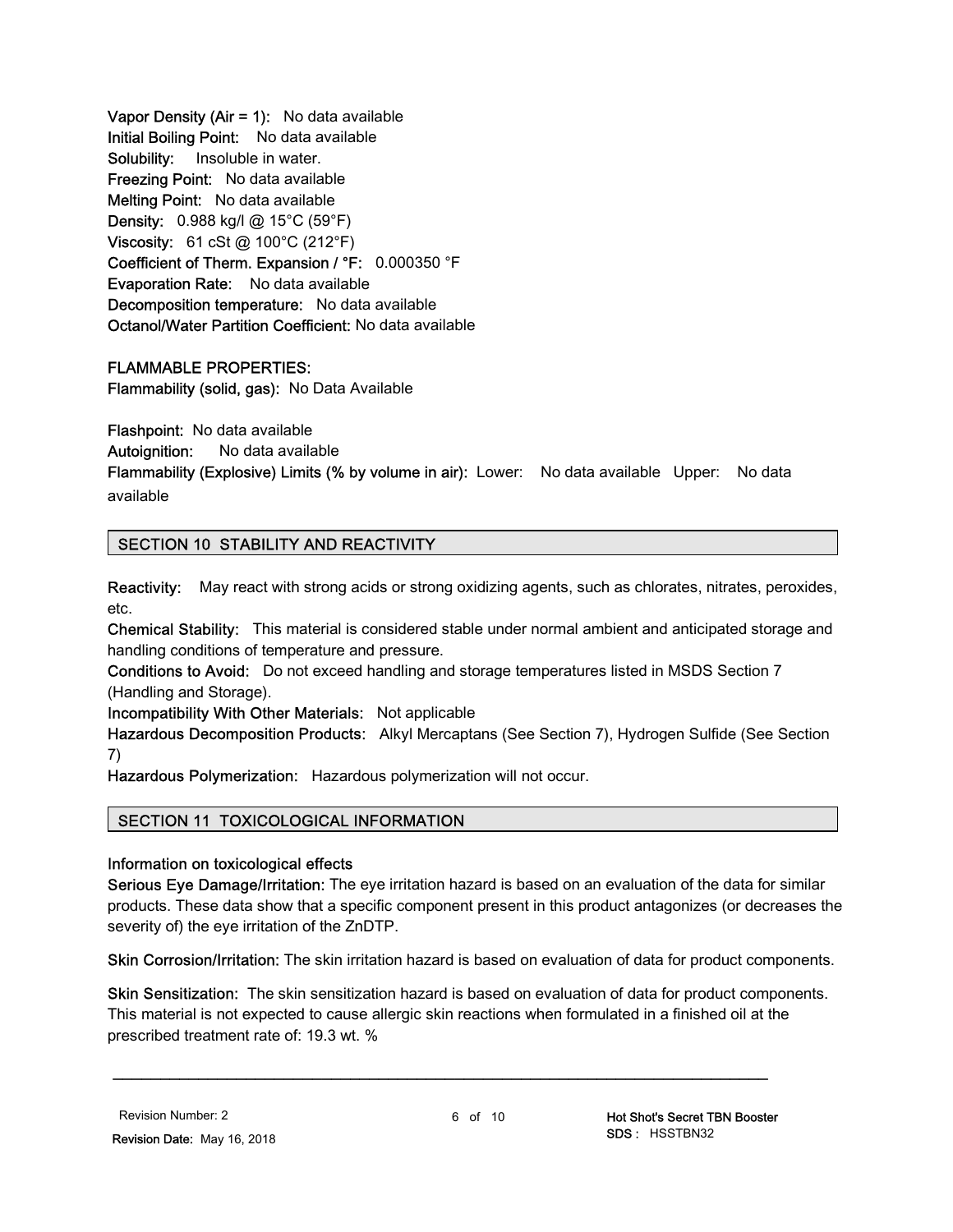Acute Dermal Toxicity: The acute dermal toxicity hazard is based on evaluation of data for product components.

Acute Oral Toxicity: The acute oral toxicity hazard is based on evaluation of data for product components.

Acute Inhalation Toxicity: The acute inhalation toxicity hazard is based on evaluation of data for product components.

Acute Toxicity Estimate: Not Determined

Germ Cell Mutagenicity: The hazard evaluation is based on data for components or a similar material.

Carcinogenicity: The hazard evaluation is based on data for components or a similar material.

Reproductive Toxicity: The hazard evaluation is based on data for components or a similar material.

Specific Target Organ Toxicity - Single Exposure: The hazard evaluation is based on data for components or a similar material.

**Specific Target Organ Toxicity - Repeated Exposure:** The hazard evaluation is based on data for components or a similar material.

### ADDITIONAL TOXICOLOGY INFORMATION:

 This product contains petroleum base oils which may be refined by various processes including severe solvent extraction, severe hydrocracking, or severe hydrotreating. None of the oils requires a cancer warning under the OSHA Hazard Communication Standard (29 CFR 1910.1200). These oils have not been listed in the National Toxicology Program (NTP) Annual Report nor have they been classified by the International Agency for Research on Cancer (IARC) as; carcinogenic to humans (Group 1), probably carcinogenic to humans (Group 2A), or possibly carcinogenic to humans (Group 2B).

 (ACGIH) as: confirmed human carcinogen (A1), suspected human carcinogen (A2), or confirmed animal carcinogen with unknown relevance to humans (A3). These oils have not been classified by the American Conference of Governmental Industrial Hygienists

 one-generation reproductive toxicity study (doses of 0, 5, 25, or 125 mg/kg/day) and a rat dietary two-generation reproductive toxicity study (doses of 0, 1.5, 15, or 75 mg/kg/day). Results from the one-generation study demonstrated reduced ovary weights and changes in male reproductive accessory organs (decreased organ weights, decreased secretions, and decreased epididymal sperm concentrations) at 25 mg/kg/day; 5 mg/kg/day was identified as the No Observed Adverse Effect Level (NOAEL). Results from the two-generation study demonstrated prolonged estrous cyclicity, reduced ovary weights, accelerated sexual maturation, decreased mean live litter size, decreased fertility rates, hypospermia, and reduced weights in male reproductive accessory organs at 75 mg/kg/day; 15 mg/kg/day was identified as Tetrapropenyl phenol (TPP), also known as dodecyl phenol, was tested in a rat oral gavage the NOAEL.

 Evaluation of these two primary studies of TPP (one- & two-generation reproductive toxicity studies), as well as supporting data from additional in-vivo & in-vitro studies of both TPP and substances containing TPP & TPP/calcium salts as an impurity resulted in a classification of TPP as a Category 1B under the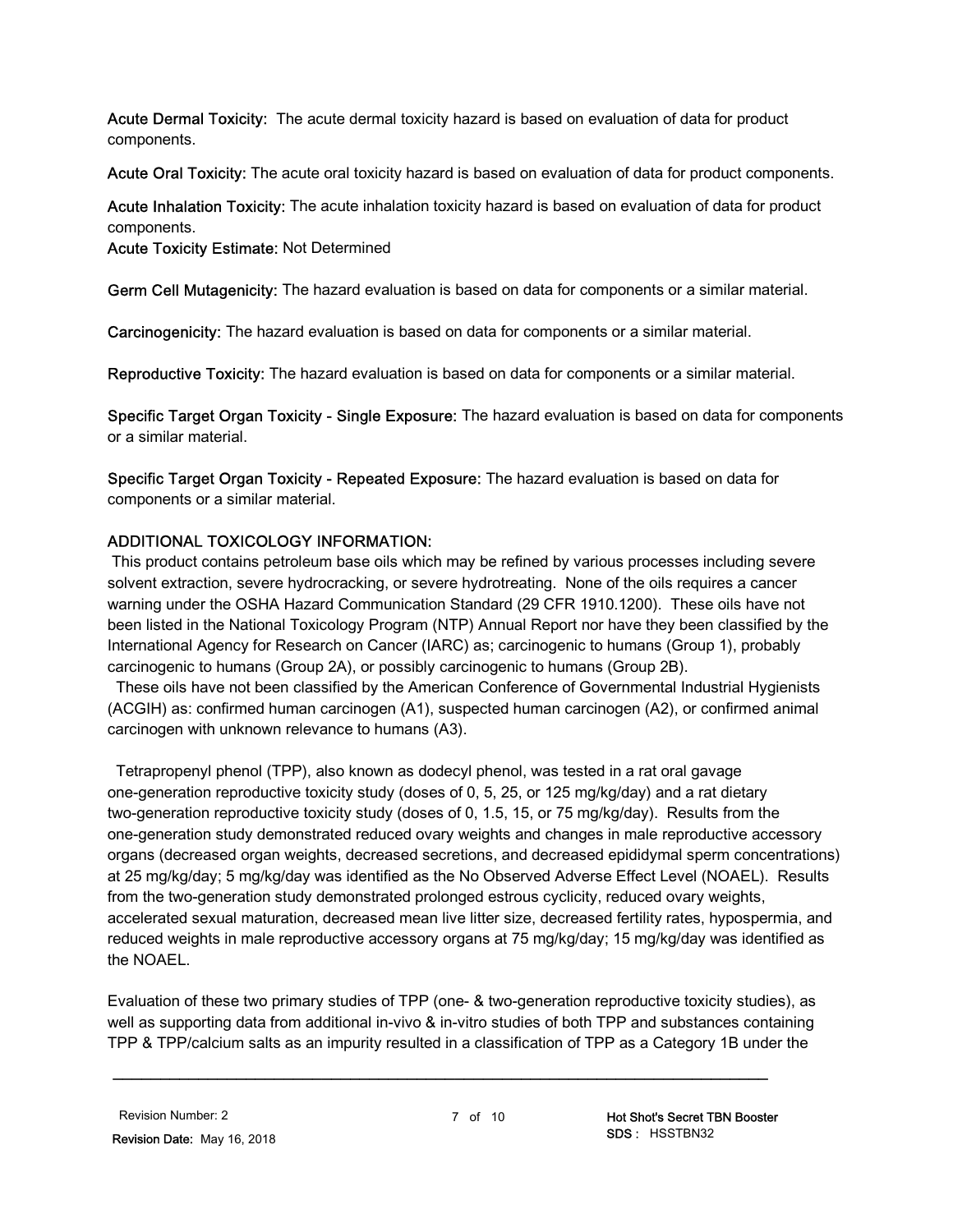criteria of the Globally Harmonized System and Regulation (EC) No 1907/2006 (presumed reproductive hazard to humans).

 The studies were also evaluated to identify a valid & reliable specific concentration limit (SCL) for reproductive effects, below which reproductive toxicity would not be expected to occur. An SCL of 1.5 wt% TPP & TPP/calcium salts was derived based on the identified NOAEL from the rat dietary two-generation reproductive toxicity study, and confirmed by supporting studies of substances containing TPP as an impurity.

### SECTION 12 ECOLOGICAL INFORMATION

### **ECOTOXICITY**

 This material is expected to be harmful to aquatic organisms and may cause long-term adverse effects in the aquatic environment.

 The product has not been tested. The statement has been derived from the properties of the individual components.

 This material contains one or more components that have a branched alkylphenol impurity that is highly toxic to aquatic organisms (disclosed in Section 3). The components containing the impurity have been tested and are not toxic to aquatic organisms. Therefore the data in Section 3 for the alkylphenol impurity should not be used to classify the product for aquatic toxicity.

# **MOBILITY**

No data available.

### PERSISTENCE AND DEGRADABILITY

 This material is not expected to be readily biodegradable. The biodegradability of this material is based on an evaluation of data for the components or a similar material.

 The product has not been tested. The statement has been derived from the properties of the individual components.

### POTENTIAL TO BIOACCUMULATE

 Bioconcentration Factor: No data available. Octanol/Water Partition Coefficient: No data available

### SECTION 13 DISPOSAL CONSIDERATIONS

 Use material for its intended purpose or recycle if possible. This material, if it must be discarded, may meet the criteria of a hazardous waste as defined by international, country, or local laws and regulations.

### SECTION 14 TRANSPORT INFORMATION

 The description shown may not apply to all shipping situations. Consult 49CFR, or appropriate Dangerous Goods Regulations, for additional description requirements (e.g., technical name) and mode-specific or quantity-specific shipping requirements.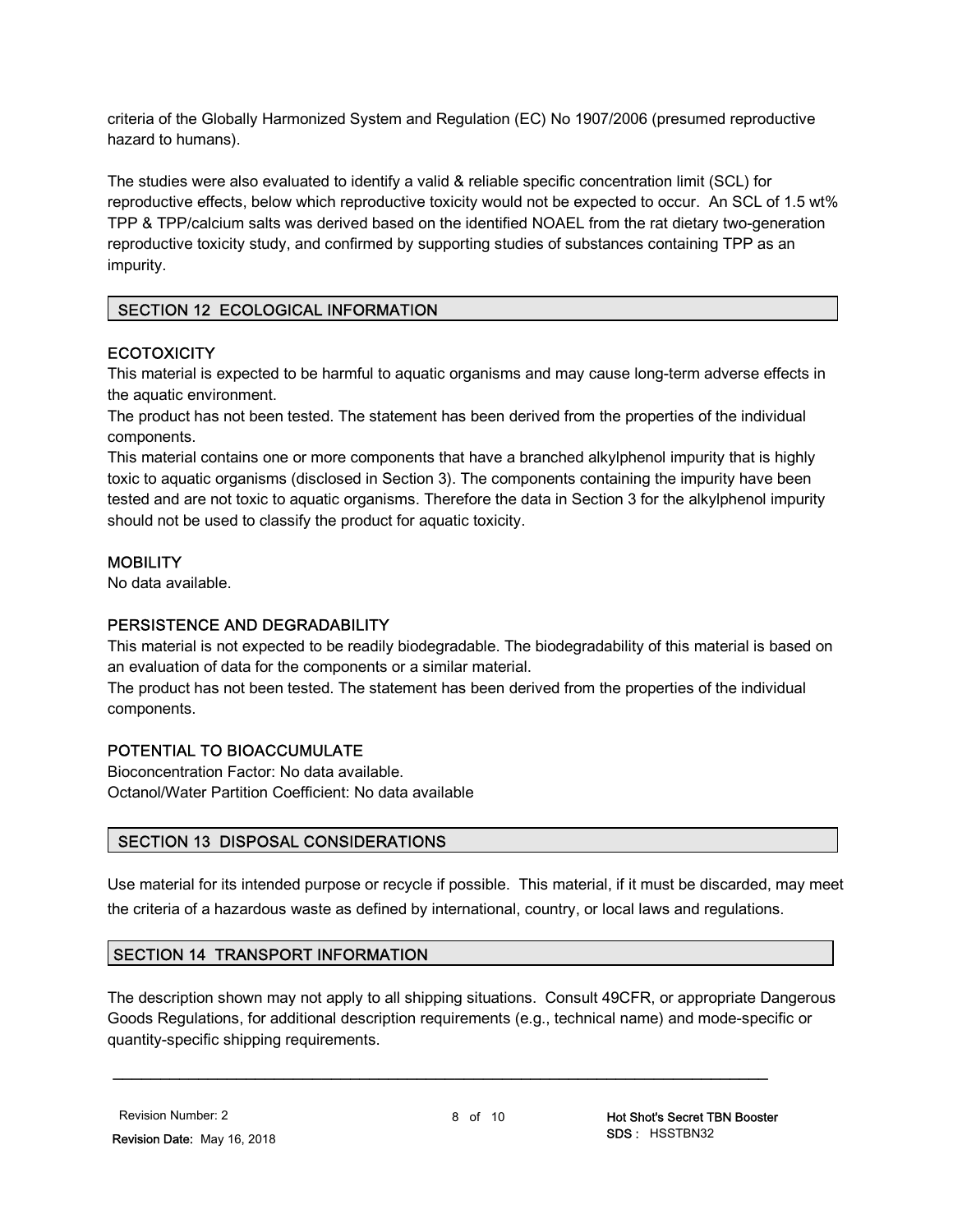DOT Shipping Description: NOT REGULATED AS HAZARDOUS MATERIAL FOR TRANSPORTATION UNDER 49 CFR

 IMO/IMDG Shipping Description: NOT REGULATED AS DANGEROUS GOODS FOR TRANSPORT UNDER THE IMDG CODE

 ICAO/IATA Shipping Description: NOT REGULATED AS DANGEROUS GOODS FOR TRANSPORT UNDER ICAO

 Transport in bulk according to Annex II of MARPOL 73/78 and the IBC code: Not applicable

|  | EPCRA 311/312 CATEGORIES: |  |
|--|---------------------------|--|
|  |                           |  |

| EPCRA 311/312 CATEGORIES: | 1. Immediate (Acute) Health Effects:  | YES |
|---------------------------|---------------------------------------|-----|
|                           | 2. Delayed (Chronic) Health Effects:  | NO. |
|                           | 3. Fire Hazard:                       | NO. |
|                           | 4. Sudden Release of Pressure Hazard: | NO. |
|                           | 5. Reactivity Hazard:                 | NO. |
|                           |                                       |     |

#### REGULATORY LISTS SEARCHED:

| 01-1=IARC Group 1   | 03=EPCRA 313         |
|---------------------|----------------------|
| 01-2A=IARC Group 2A | 04=CA Proposition 65 |
| 01-2B=IARC Group 2B | 05=MA RTK            |
| 02=NTP Carcinogen   | 06=NJ RTK            |
|                     | 07=PA RTK            |

The following components of this material are found on the regulatory lists indicated.

Zinc alkyl dithiophosphate 06, 07

#### CHEMICAL INVENTORIES:

 All components comply with the following chemical inventory requirements: AICS (Australia), DSL (Canada), EINECS (European Union), NZIoC (New Zealand), PICCS (Philippines), TCSI (Taiwan), TSCA (United States).

 One or more components has been notified but may not be listed in the following chemical inventories: ENCS (Japan), IECSC (China), KECI (Korea). Secondary notification may be required.

#### SECTION 16 OTHER INFORMATION